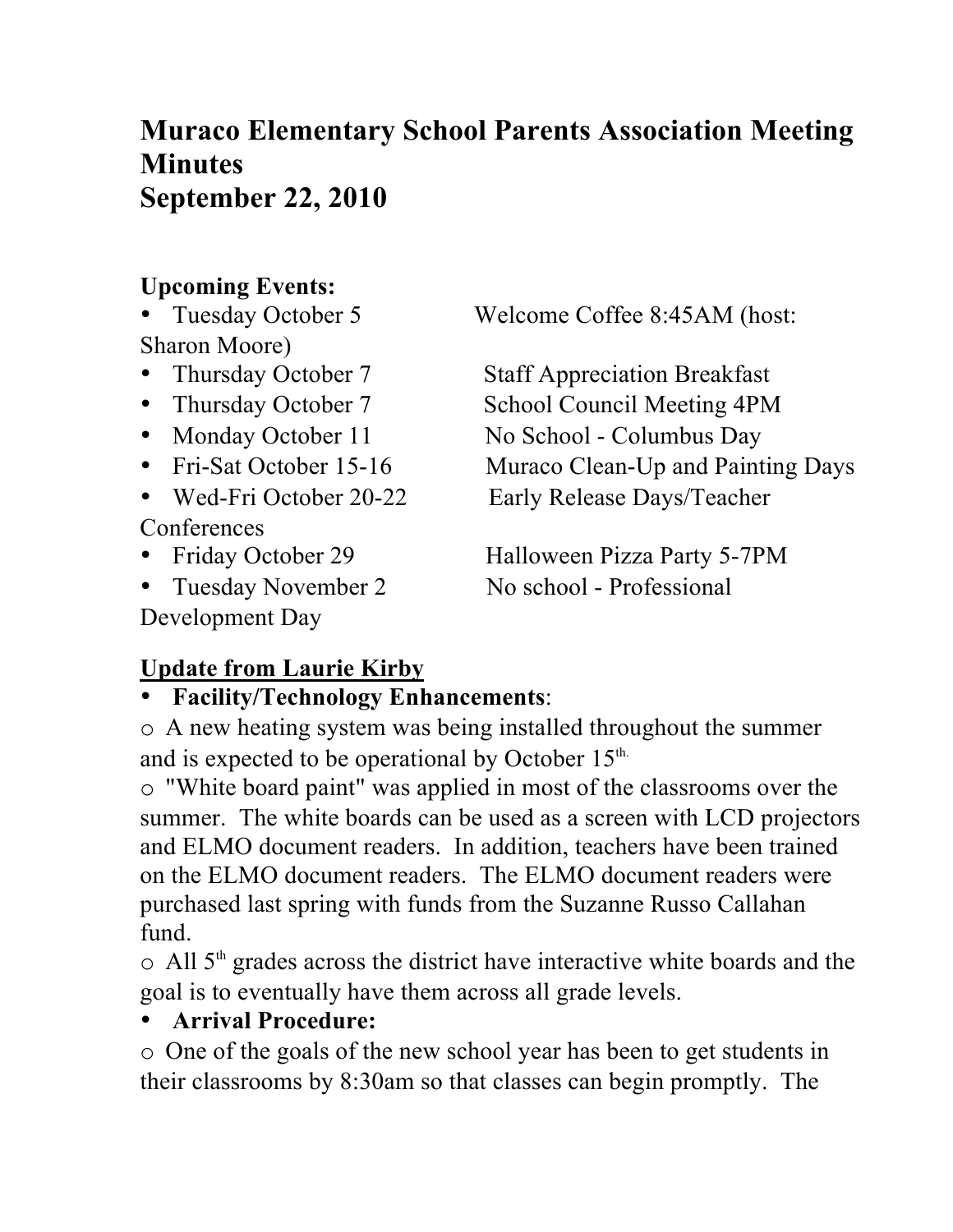focus has been on trying to make the morning routine more conducive for learning while also being safe and comfortable for students. o There are several benefits to the new arrival procedure. Having the entire school line-up behind the building makes it easier for families with multiple children, whereas in the past siblings may have been separated. It also helps with supervision for the  $3<sup>rd</sup> - 5<sup>th</sup>$  grades; last year students were lined up on the side of the building, with class lines wrapping around the portable, which was difficult to supervise.

o The arrival procedure is getting smoother every day. At the first community meeting, Principal Kirby reviewed the procedures with students to make sure they were all well aware of the new routine. o Specifics of the arrival procedure are as follows:

 The first bell rings at 8:25am, at which time students will go to their classrooms. The second bell rings at 8:30am, when classroom teaching will begin. Students arriving to school later than 8:30am will be marked as late.

 As part of the new arrival procedure, all bus students will come directly in the front door since they typically arrive at 8:25am when the first bell rings. Kindergarten students on the bus will wait for a supervisor and then walk to the front door.

 When the 8:25am bell rings, students can enter the building from wherever they may be. For example, if students were dropped off at 8:25am, they may proceed directly into the front of the building. If students are walking around to the back while the bell rings, they may enter in one of the side doors. After 8:30am the side door will be locked.

• On green (good weather) flag days, students will line-up by class on the hardtop in the back of the building. On red (rainy/snowy) flag days, the 3rd-5th grades plus Mrs. Phelan and Mrs. Webber's classes line-up in the gym. All other classes line-up in the lobby/front hall.

o Mrs. Brown and Mrs. Vaccari will be out back until 8:40am to ensure students get to their classes. In addition,  $5<sup>th</sup>$  grade students are "monitors" to help escort students to the back of the building. There will also be teachers at the foot of the hill and in front of the building to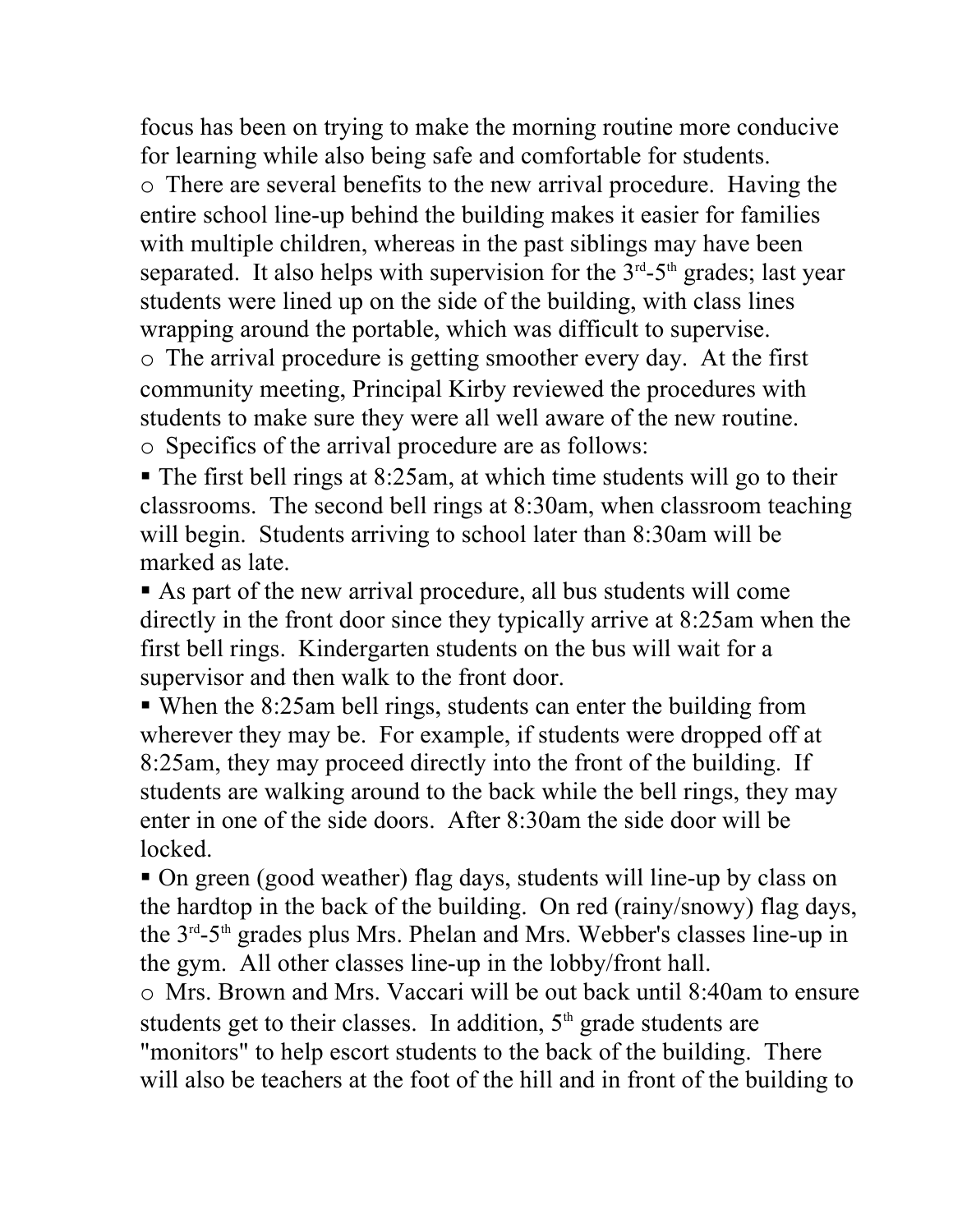assist in supervising.

o Principal Kirby is asking the town for a hard surface on each side of the building to make it safe for students in all weather conditions. Whenever feasible, students will continue to line-up at the back of the school throughout the winter and the paths will be plowed. If snow or ice does not permit outdoor line-up, students will line up indoors. o As mentioned above, the goal of the arrival procedure is to be safe and comfortable for all students. If you have any questions regarding the new procedures, please contact Principal Kirby directly.

As a reminder, if your child is late or will be absent from school, parents need to leave a message at the main Muraco phone number at 781-721-7030 (then dial 110). If your child is absent but the school has not received a phone call, the school will call to verify the child is absent that day. It is important to call if your child will be absent. Calling helps the administration be as efficient as possible in knowing who is absent on a given day. More about this procedure, and all Muraco policies, can be found in the Muraco School Handbook.

Greeters are in the lobby helping to direct students to their classrooms and sign-in visitors from 8:30am until 11:30am. Visitors need to wear badges in the building at all times.

There was a suggestion that next year families be permitted to visit the school before the school year begins so that students could see their classrooms.

There is an additional lunch supervisor this year. Students are remembering their pin numbers and lunch is going well. Tables have been added this year to alleviate crowding in the lunchroom.

## **Approvals**

The June 4, 2010 meeting minutes and the 2010-2011 budget were unanimously approved.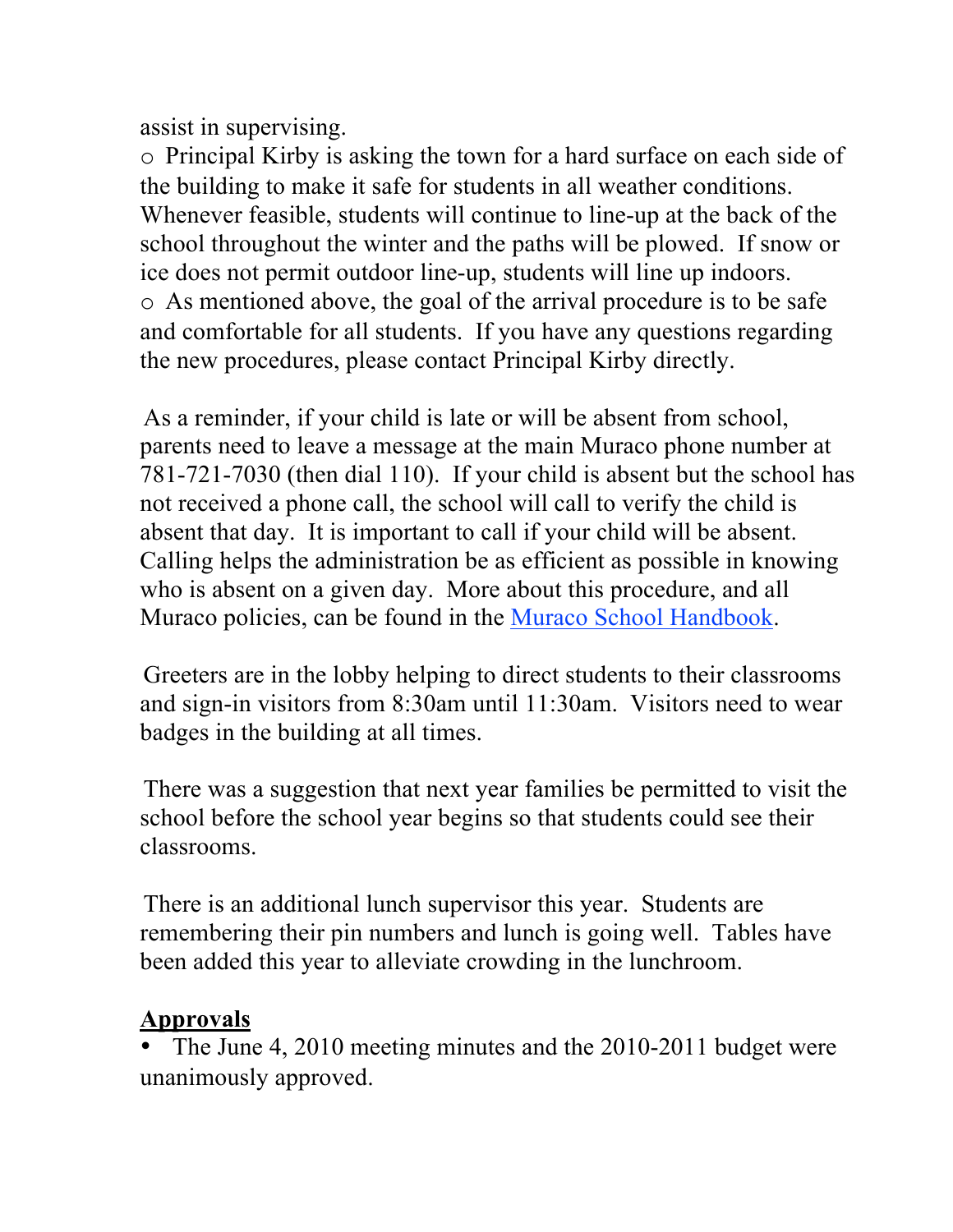• MESPA Budget updates:

o The total budget for the 2010-2011 school year is \$35,766.

o MESPA budgeted \$19,000 for Annual Appeal (formerly known as Direct Appeal) this year. Last year \$22,000 was raised through direct appeal but it was not clear if that was a one-time occurrence or if it will be a repeated pattern.

o MESPA is looking into trying online banking and online budgeting this year. More to come!

o Last year, discretionary funds were available due to a surplus left over from previous budget years, as well as funds remaining from a fundraiser held a few years ago. MESPA used these funds to purchase non-fiction guided reading books, new playground equipment, LCD projectors and white board paint. MESPA also set aside money for art and music supplies. MESPA will consider additional one-time purchases this year with any such discretionary funds outside of its operating budget.

• The Scholastic Breakfast Fund (listed on the Balance Sheet) was created to hold funds received by  $5<sup>th</sup>$  grade teacher, Brenda Turney, through a grant Ms. Turney was awarded last spring. Ms. Turney was the winner of the Scholastic Back to Breakfast Challenge and will be starting a program at Muraco where students can cook breakfast and research recipes and healthy ingredients.

• There was a suggestion to place a bulletin board in front of the school that is similar to the one Vinson-Owen uses. Michelle Blumsack will research the costs.

# **Annual Appeal**

• Annual Appeal is Muraco's primary fundraising event for the year. October is officially Annual Appeal Month and a letter will be sent soon to all parents/guardians.

There will be a table at the Open House so that parents can donate that night. A reminder will also be made about the importance of corporate matching.

• Last year the percentage of families that donated was about 46%.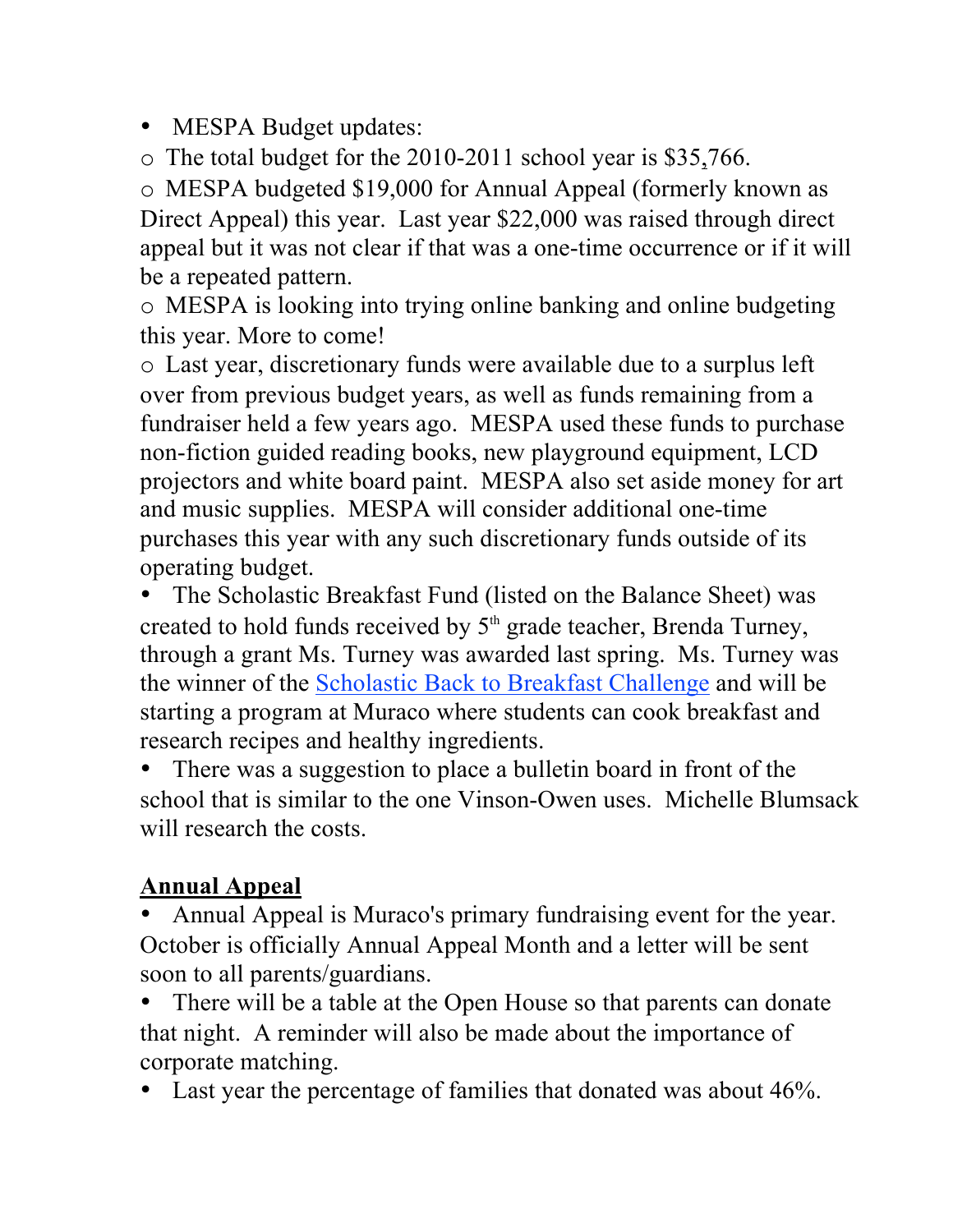The goal is to have 100% participation.

• Using Paypal was helpful last year and will be available as an option this year as well. MESPA is researching whether it is possible to set up recurring payments through Paypal and this could be an option for Muraco families in the future.

• There will also be a box to drop off donations in the Main Office. The box is marked "Annual Appeal."

• Most of the Annual Appeal funds go directly to enrichment activities. The Annual Appeal letter provides examples of how the money is spent.

## **Committee Updates**

## **Staff Appreciation Breakfasts**

SAB is still looking for volunteers to bring breakfast items throughout the year and/or set-up on first Thursday of each month. Please sign up HERE to help once, or throughout the year!

## **Room Parents**

Thank you to all parents who have volunteered to be Room Parents. We are finalizing the assignments and expect to distribute information to the group in the next week. We still have a need for volunteers in the following classrooms:

3rd - Souris

5th - Turney

## **5th Grade Committee**

The 5th Grade Committee held a meeting on Sunday September 19th, and they are in a good position to launch their efforts. They aim to raise almost \$10,000 this year and could still use additional help! If you know you think you would like to be involved, please contact Catherine Curtis at ceacurtis@gmail.com or Karin Sangster at k.sangster@verizon.net.

# **Grant Writing**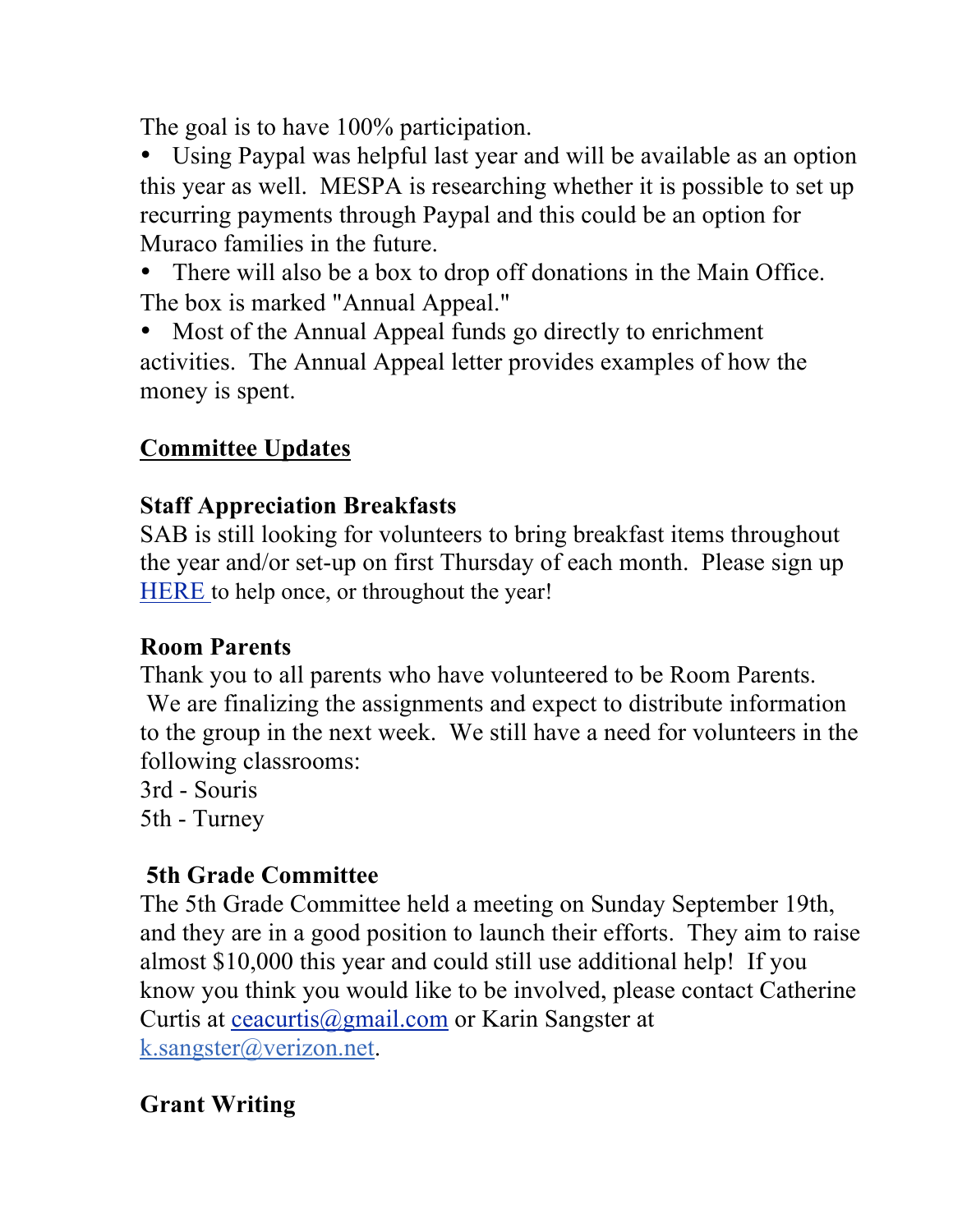If you have a background or interest in grant writing, we need you! There are many grants available that would be beneficial to Muraco. Muraco can submit as many grants as it wants. If you are interested, please contact Jenny Nordan at jennynordan@gmail.com.

### **Community Events**

Fun community events on early release days can be potential revenue generators for MESPA. Two years ago a swim party was held and we are hoping to do something similar again this year. If you are interested in helping to organize an event, please contact jennynordan@gmail.com.

#### **Enrichment Coordinators**

Enrichment coordinators are needed for  $5<sup>th</sup>$  grade. The role entails meeting with teachers at the beginning of the year to understand what type of activities they may be interested in, researching the costs of events/trips, and scheduling the events/trips.

#### **School Committee Update**

Chris Nixon provided an update from the School Committee. Chris, currently a School Committee member and formerly the liaison between the School Committee and Muraco, provided some background on the School Committee for new parents. The School Committee is an elected committee with 5 members and is responsible for approving and maintaining district-wide school policies and the search, selection and employment of the Superintendent; it is not responsible for daily school operations. This year the School Committee has designated member liaisons with each of the 7 schools in order to increase communication with the schools. Chris is the Muraco and Lynch liaison.

School Committee Short, Medium, and Long-Term priorities are:

#### **Short:**

3-year agreement with WEA (teachers union) Wrapping up Capital Planning prioritization for school facilities with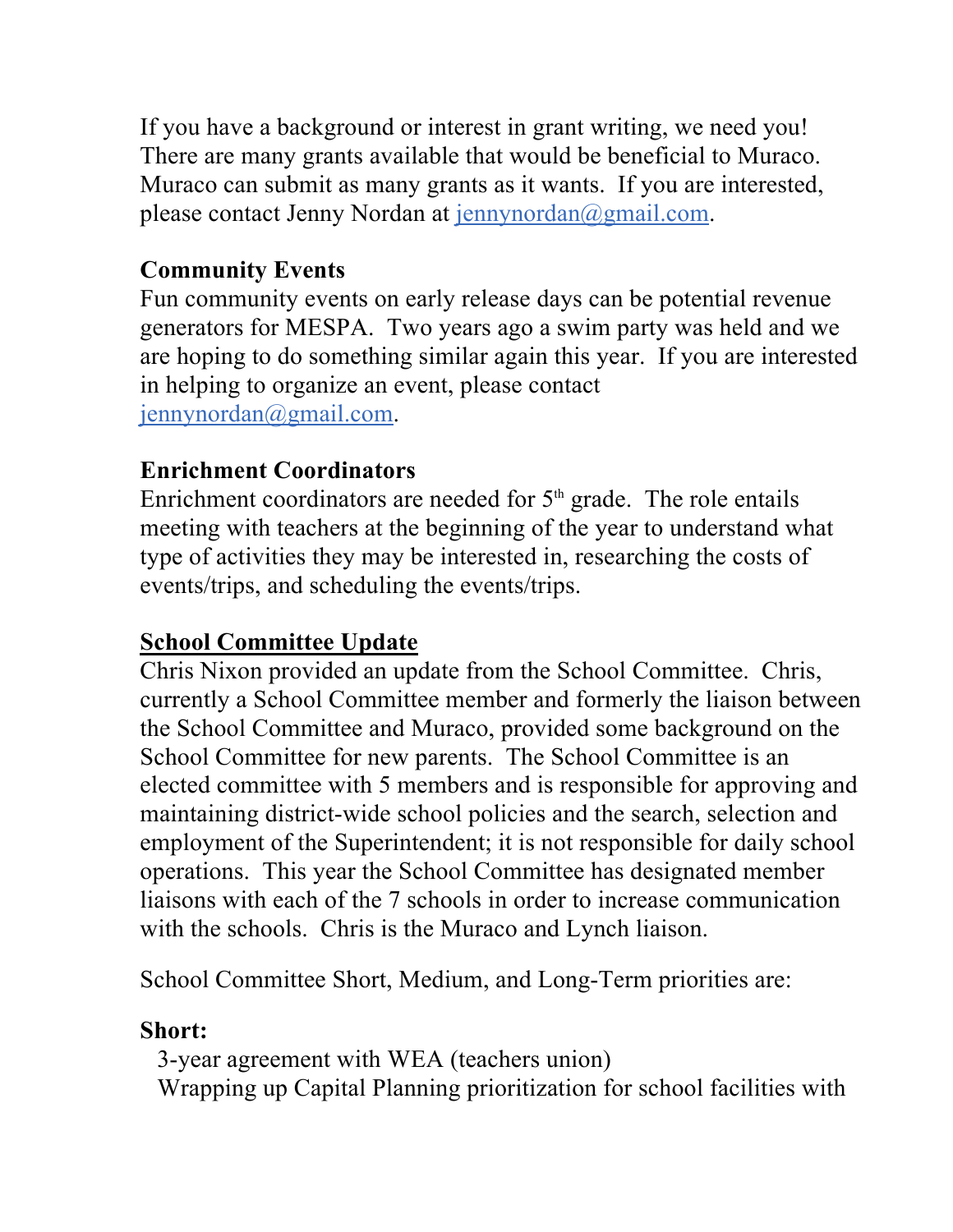Capital Planning Committee

Seeing the completion of schematic design for the new Vinson-Owen

Elementary School and submission to MSBA in October

### **Medium:**

Beginning the public redistricting discussion

V-O funding mechanism (override)

Development of new Talented & Gifted Program and implementation

Bringing V-O swing space plan into better focus (likely Parkhurst School)

Comprehensive WPS policy review

Winchester High School Feasibility Study with the MSBA (Mass Scool Building Authority)

#### **Long:**

Renovation/improvements of WHS physical plant

Long term capital planning discussions/prioritizations

Long-range/multi-year budget planning

Redistricting is expected to take place before September 2013. The redistricting process is time-consuming and will allow for many opportunities for public comment.

While VO is being remodeled, students are expected to go to the Parkhurst School. Parkhurst could potentially house the administration offices as well as free up space at Lynch, where administrative offices ccurrently exist.

There is an interim princpal at McCall Middle School this year. Muraco parents have a vested interest in participating in the search for a new principal since it is likely that the new principal will be there when current Muraco students enter McCall.

A district-wide policy review is being done by the School Committee. Superintendent McAlduff will make the draft policices available for public review.

Christa Russo is currently the MESPA School Committee liaison. If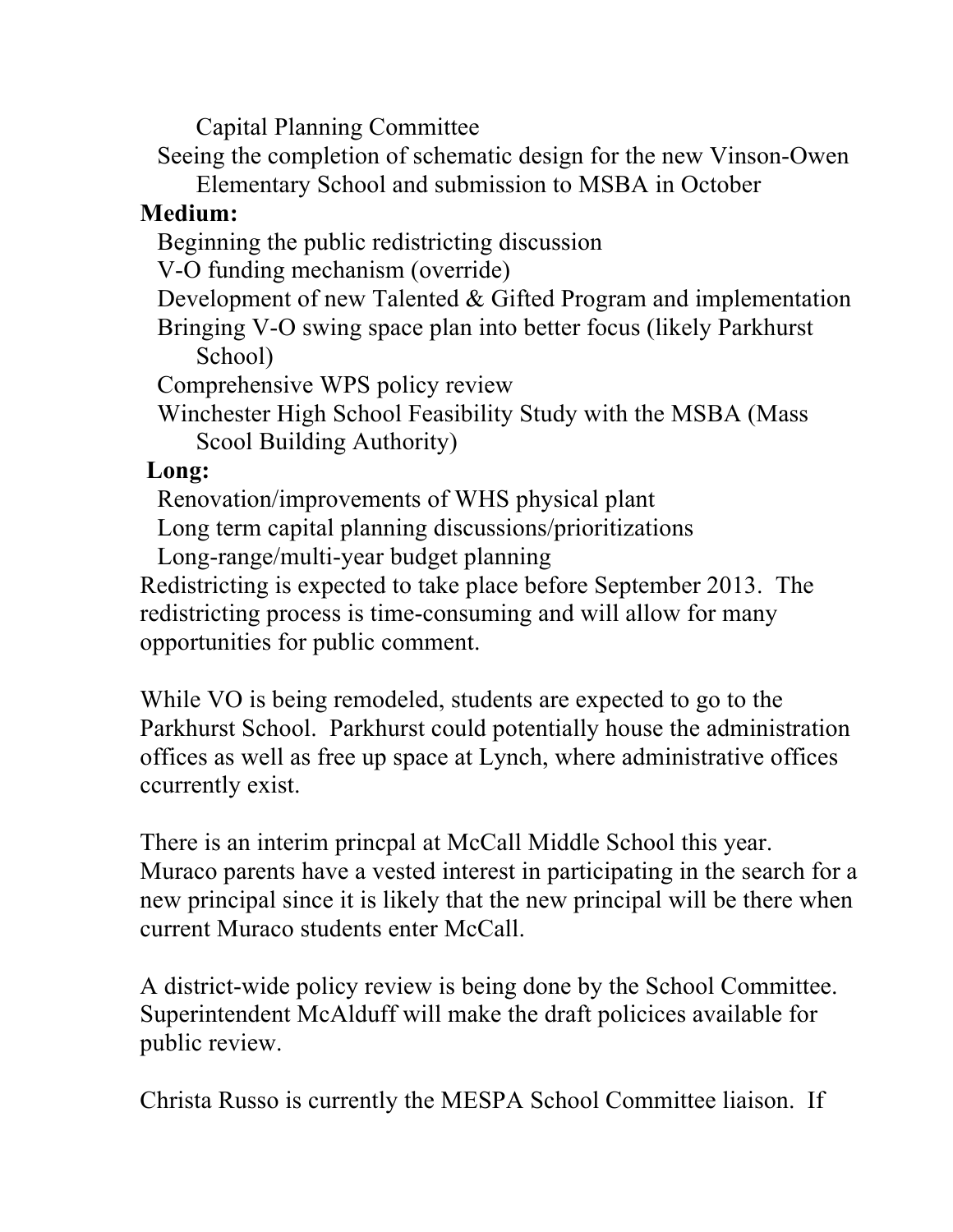anyone is interested in joining her as the Liaison, please contact Jenny Nordan. School Committee meetings are held twice a month, usually on Tuesday evenings.

## **Announcements**

SpedPAC has several speaker events coming up: Harvard psychologist, Dr. Ross Greene will be speaking on how to communicate with your child on November 8th and Speech and Language Pathologist Sarah Ward will be speaking on executive functioning in February. These talks are geared to the general community, not just special needs. Contact Kim Lazarus if you are interested in learning more.

• Whitsons, the WPS food services vendor, has created a "virtual café" where parents can see the nutritional value of meals. Click here to see the virtual cafe. In response to parents' concerns last year about food allergies, Whitsons is planning to let parents know about potential substitutions to the menu as soon as possible. It is not yet clear how soon in advance Whitsons will know about any substitutions. For more information, please contact Kevin Silvia, Whitsons Food Service Director at 781-721-7033 or ksilvia@winchester.k12.ma.us.

• Massachusetts received \$250 million as part of the U.S. Department of Education's Race to the Top funding. Winchester could potentially receive \$34,000 (over 3 years) as part of that award.

• Superintendent Bill McAlduff is putting together a task force that will focus on bullying prevention. All staff will receive anti-bullying training over the next few months. Contact Superintendent McAlduff directly if you are interested in serving on the task force.

There is retirement party on Nov.  $12<sup>th</sup>$  for Dr. Guido Sabelli, former principal at VO, and the retiring VO secretary at the Jenks Center. Everyone is invited.

• MassRides Safe Routes to School, an organization run by the state Department of Transportation, partners with schools to educate the public regarding safe walking and biking practices. McCall will become a partner school this year and Lincoln may participate as well. Other Winchester schools, including Muraco, may also become partner